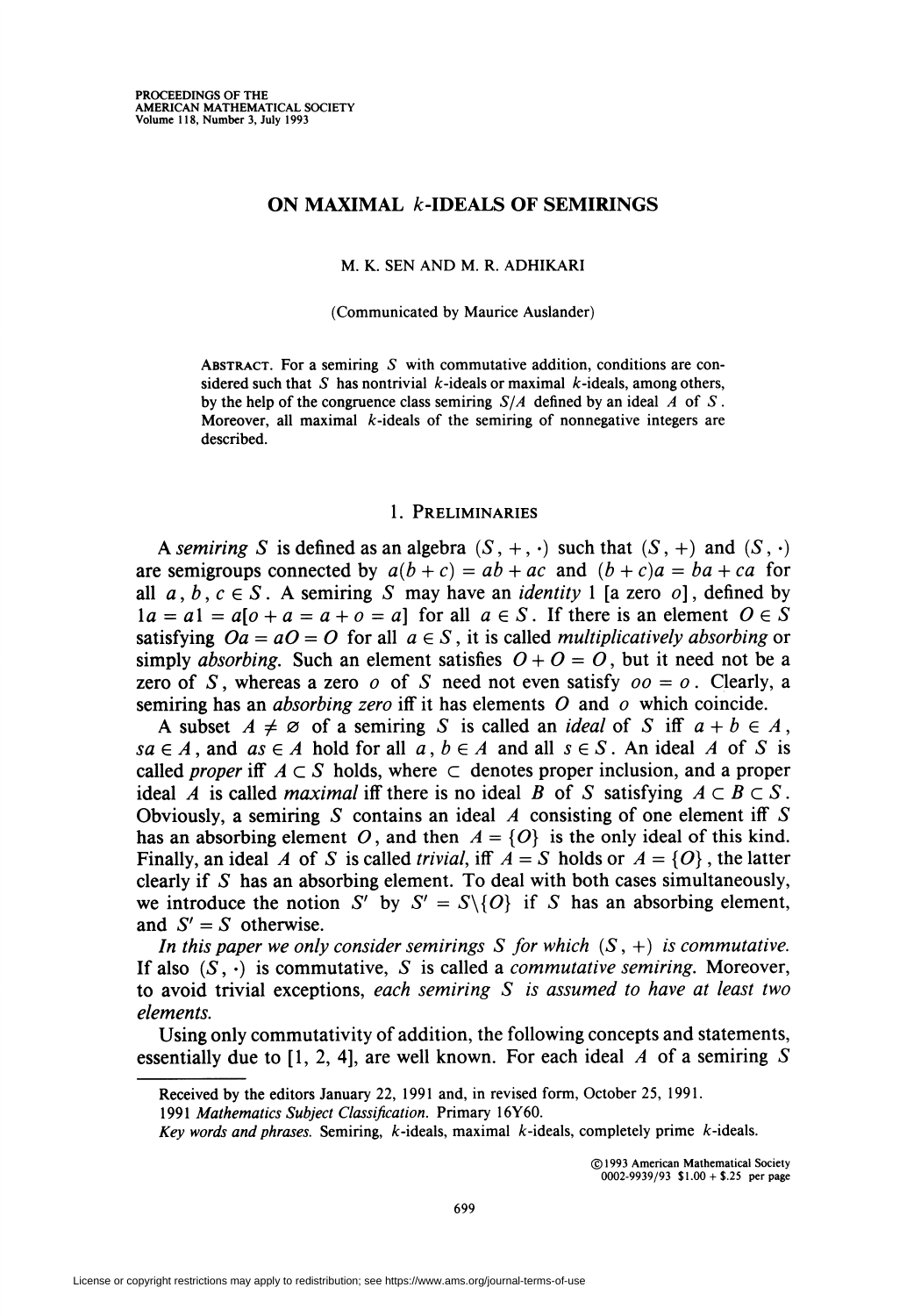the *k*-closure  $\overline{A}$  of A defined by

 $\overline{A} = {\overline{a} \in S | \overline{a} + a_1 = a_2 \text{ for some } a_i \in A}$ 

is an ideal of S satisfying  $A \subseteq \overline{A}$  and  $\overline{A} = \overline{A}$ . An ideal A of S is called a k-ideal of S iff  $A = \overline{A}$  holds. Clearly, S is a k-ideal for each semiring S; however, if S has an absorbing element O, the ideal  $\{O\}$  need not be a *k*-ideal of S. There are examples for  $\{O\} \subset \{O\} \subset S$  and  $\{O\} \subset \{O\} = S$ , whereas  $\{O\} = \{O\}$  holds if O is an absorbing zero of S. A k-ideal  $A \subset S$ is called a maximal k-ideal of S if there is no  $k$ -ideal B of S satisfying  $A \subset B \subset S$ . Note that a maximal k-ideal of S need not be a maximal ideal of S (cf. Remark 4.2).

Moreover, each ideal A of S defines a congruence  $\rho_A$  on  $(S, +, \cdot)$  by

$$
\rho_A = \{(x, y) \in S \times S | x + a_1 = y + a_2 \text{ for some } a_i \in A\}.
$$

The corresponding congruence class semiring  $S/\rho_A$ , consisting of the classes  $x\rho_A$ , is also denoted by  $S/A$ . The k-closure  $\overline{A}$  of A is such a congruence class, and  $\overline{A}$  is the absorbing zero of  $S/A$ , regardless of whether S has a zero o or an absorbing element O (which implies  $\rho_{A} = \overline{A}$  or  $O_{A} = \overline{A}$ , respectively). Moreover,  $\rho_A$  and  $\rho_{\overline{A}}$ , and hence  $S/A$  and  $S/\overline{A}$  coincide.

# 2. MAXIMAL  $k$ -IDEALS

**Theorem 2.1.** Let S be a semiring such that  $S = (a_1, \ldots, a_n)$  is a finitely generated ideal of S. Then each proper k-ideal A of S is contained in a maximal k-ideal of S.

*Proof.* Let 23 be the set of all k-ideals B of S satisfying  $A \subseteq B \subset S$ , partially ordered by inclusion. Consider a chain  ${B_i | i \in I}$  in  $\mathcal{B}$ . One easily checks that  $B = \bigcup_{i \in I} B_i$  is a k-ideal of S, and  $S = (a_1, \ldots, a_n)$  implies  $B \neq S$ , and hence  $B \in \mathfrak{B}$ . So by Zorn's lemma,  $\mathfrak{B}$  has a maximal element as we were to show.

**Corollary 2.2.** Let S be a semiring with identity 1. Then each proper  $k$ -ideal of S is contained in a maximal  $k$ -ideal of S.

The proof is immediate by  $S = (1)$ .

**Definition 2.3.** A semiring S is said to satisfy condition (C) iff for all  $a \in S'$ and all  $s \in S$  there are  $s_1, s_2 \in S$  such that

$$
s + s_1 a = s_2 a
$$

holds. Clearly, if S has an identity 1, then  $(C)$  is equivalent to the following condition  $(C')$ :

 $1 + s_1 a = s_2 a$ 

holds for each  $a \in S'$  and suitable  $s_1, s_2 \in S$ .

**Example 2.4.** Let  $P$  be the set of all nonnegative rational numbers. Then  $(P, +, \cdot)$  with the usual operations, as well as  $(P', +, \cdot)$ , are semirings with 1 as identity satisfying condition  $(C')$ . The same is true, more generally, for each positive cone  $P$  of a totally ordered skew-field (cf. [3, Chapter VI]).

**Example 2.5.** Let N be the set of all nonnegative integers. Define  $a + b =$  $\max\{a, b\}$ , and denote by  $a \cdot b$  the usual multiplication. Then  $(\mathbb{N}, +, \cdot)$  is a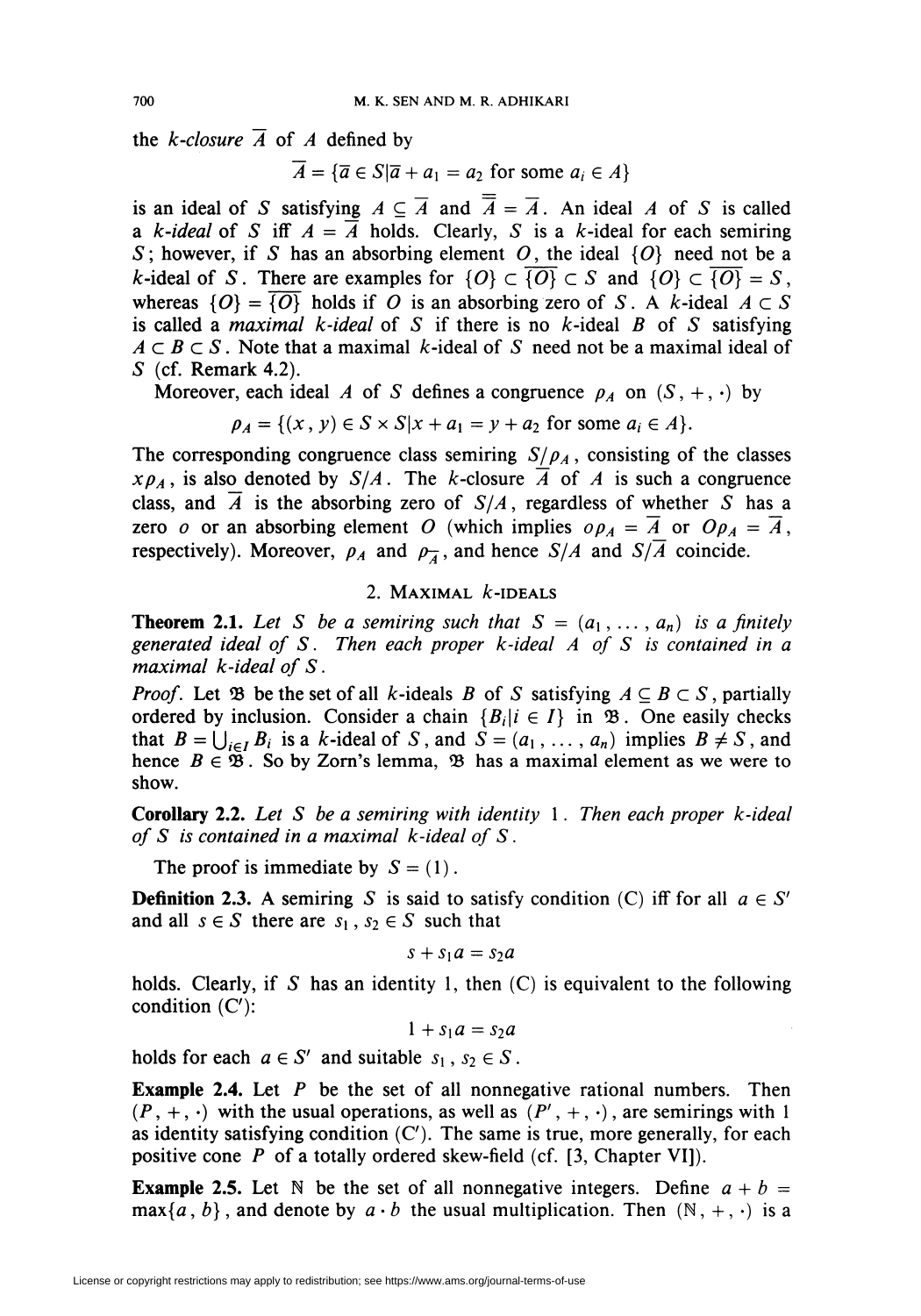semiring with 1 as identity, which satisfies  $(C')$  since  $1 + a = a$  holds for all  $a \in S'$ .

**Lemma 2.6.** If a semiring S with an absorbing zero O satisfies condition  $(C)$ , then  $ab = O$  for  $a, b \in S$  implies  $a = O$  or  $b = O$ .

*Proof.* By way of contradiction, assume  $ab = 0$  and  $a \neq 0 \neq b$ . Then  $s + s_1a = s_2a$ , according to (C), yields  $sb + s_1ab = s_2ab$ , i.e.,  $sb = O$  for all  $s \in S$ . Consequently,  $x + s_3b = s_4b$  implies  $x = O$  for all  $s_3, s_4 \in S$ , which contradicts (C) applied to the element  $b \in S'$ .

**Theorem 2.7.** Let S be a semiring. Then condition  $(C)$  implies that S contains only trivial k-ideals. The converse is true if  $(S, \cdot)$  is commutative, and, provided that S has an absorbing element O,  $Sa = \{sals \in S\} \neq \{O\}$  holds for all  $a \in S'$ .

*Proof.* Assume that S satisfies (C). Let A be a k-ideal of S which contains at least one element  $a \in S'$ . Then  $s + s_1 a = s_2 a$ , according to (C), implies  $s \in A$ for each  $s \in S$ , i.e.,  $A = S$ . For the converse, our supplementary assumptions on S yield that Sa is an ideal of S and that  $Sa \neq \{O\}$  holds for each  $a \in S'$ if S has an absorbing element O. Now assume that S has only trivial k-ideals. Then the *k*-ideal  $\overline{Sa}$  coincides with *S* for each  $a \in S'$ , regardless of whether S has an element  $O$  or not. Now,

$$
Sa = \{s \in S | s + s_1 a = s_2 a \text{ for some } s_i \in S\} = S
$$

states that  $S$  satisfies condition  $(C)$ .

**Corollary 2.8.** Let S be a commutative semiring with identity. Then S has only trivial  $k$ -ideals iff it satisfies condition  $(C')$ .

*Proof.* It was already stated that  $(C')$  is equivalent to  $(C)$  if S has an identity 1, and  $a = 1a \in Sa$  implies  $Sa \neq \{O\}$  for all  $a \in S'$  in the case that S has an absorbing element  $O$ . Hence the corollary follows from Theorem 2.7.

**Theorem 2.9.** Let S be a commutative semiring with identity 1 and A a proper k-ideal of S. Then A is maximal iff the semiring  $S/A = S/\rho_A$  satisfies condition  $(C')$ .

*Proof.* Suppose A is a maximal k-ideal of S. Then A is the absorbing zero of S/A and  $1\rho_A$  is its identity. Consider any  $c\rho_A \in (S/A)'$ . Then  $c \notin A$  holds, and the smallest ideal  $B$  of  $S$  containing  $c$  and  $A$  consists of all elements sc, a, and sc + a for  $s \in S$  and  $a \in A$ . From  $A \subset B$  it follows  $\overline{B} = S$ , and hence  $1 + b_1 = b_2$  for suitable elements  $b_1, b_2 \in B$ . To avoid the discussion of different cases, we add  $1c + a$  with an arbitrary element  $a \in A$  to  $1 + b_1 = b_2$ and obtain

$$
1 + s_1c + a_1 = s_2c + a_2
$$
, i.e.,  $1\rho_A + (s_1\rho_A)(c\rho_A) = (s_2\rho_A)(c\rho_A)$ 

for suitable  $s_i \in S$  and  $a_i \in A$ . This shows that  $S/A$  satisfies (C').

Conversely, assume  $(C')$  for  $S/A$ , and let B be a k-ideal of S satisfying  $A \subset B$ . Then there is an element  $c \in B \setminus A$ , and  $c \rho_A \in (S/A)'$  yields  $(1+s_1c)\rho_A = (s_2c)\rho_A$  for suitable elements  $s_i \in S$  by (C'). Hence  $1+s_1c + a_1 =$  $s_2c + a_2$  holds for some  $a_i \in A$ , i.e.,  $1 + b_1 = b_2$  for  $b_1, b_2 \in B$ . This shows  $\overline{B} = S$  and that A is a maximal k-ideal of S.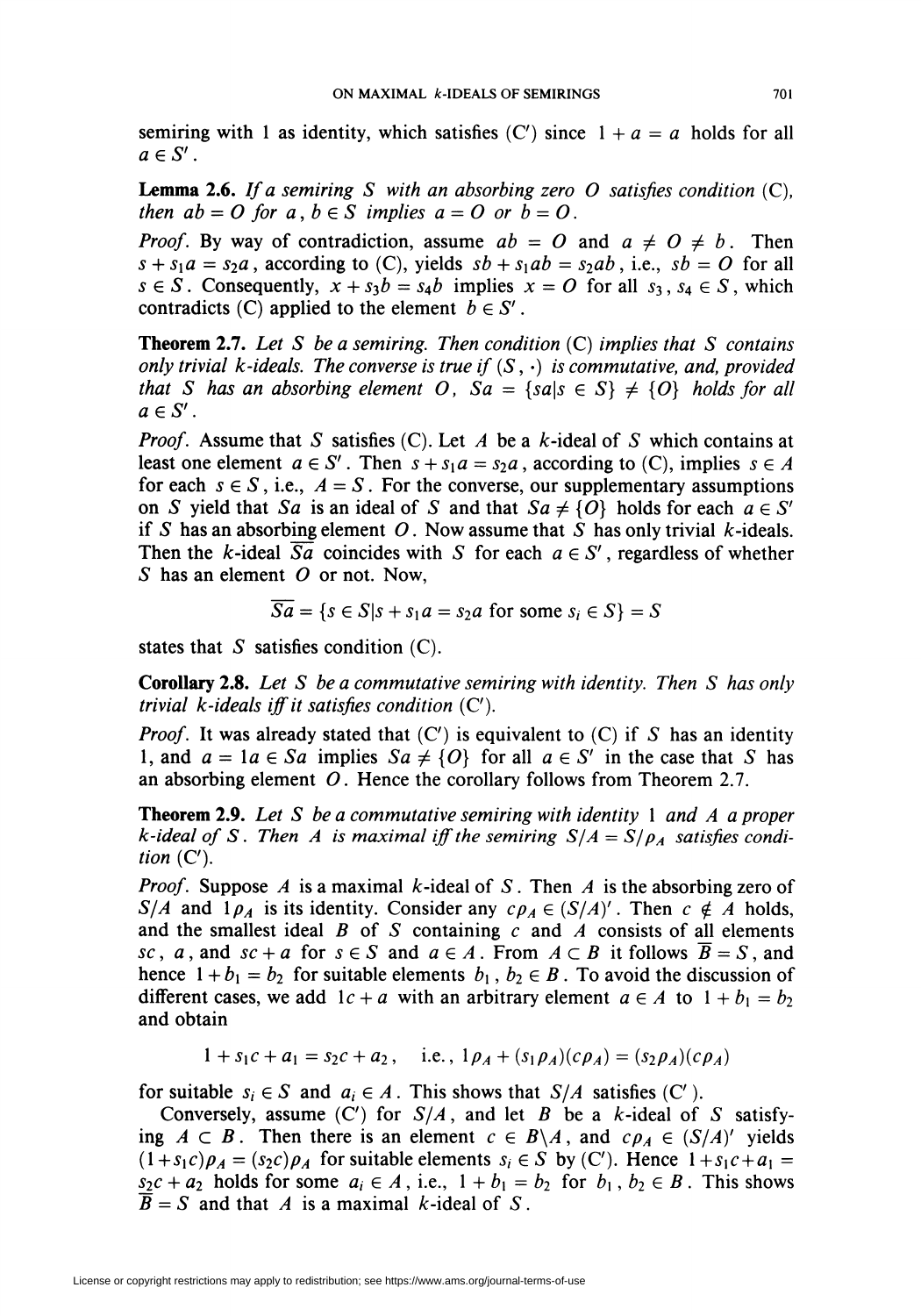## 3. COMPLETELY PRIME  $k$ -IDEALS

Recall that an ideal  $\Lambda$  of a semiring S is called *completely prime* (cf., e.g., [5]) iff  $ab \in A$  implies  $a \in A$  or  $b \in A$  for all  $a, b \in S$ .

**Proposition 3.1.** Let  $S$  be a commutative semiring with identity. Then each maximal k-ideal A of S is completely prime.

*Proof.* By Theorem 2.9, the semiring  $S/A$  satisfies the condition (C') and hence (C). Since  $S/A$  has A as its absorbing zero, we can apply Lemma 2.6 and obtain that  $S/A$  has no zero-divisors. Hence  $a\rho_A \neq A$  and  $b\rho_A \neq A$  imply  $(ab)\rho_A \neq A$ , i.e.,  $a \notin A$  and  $b \notin A$  imply  $ab \notin A$  as we were to show.

Concerning the converse of Proposition 3.1, we show that a completely prime ideal A of a commutative semiring S with identity need not be a k-ideal, and if it is one, A need not be a maximal  $k$ -ideal of S.

**Example 3.2.** Let S be the set of all real numbers a satisfying  $0 < a \le 1$ , and define  $a + b = a \cdot b = \min\{a, b\}$  for all  $a, b \in S$ . Then  $(S, +, \cdot)$  is easily checked to be a commutative semiring with 1 as identity. Each real number r such that  $0 < r < 1$  defines an ideal  $A = \{a \in S | a \le r\}$  of S which is obviously completely prime. However,  $r + 1 = r$  together with  $r \in A$  and  $1 \notin A$  show that A is not a k-ideal of S. The same is true if one includes 0 in these considerations (in this case 0 is an absorbing element but not a zero of  $S \cup \{0\}$ , but also if one adjoins 0 as an absorbing zero to S (cf., e.g., [7, Lemma 1.3]).

**Example 3.3.** The polynomial ring  $\mathbb{Z}[x]$  over the ring  $\mathbb{Z}$  of integers contains the subsemiring

$$
S = \mathbb{N}[x] = \left\{ f(x) = \sum_{i=0}^{n} a_i x^i | a_i \in \mathbb{N} \right\},\,
$$

which is clearly commutative and has  $1 \in \mathbb{N}$  as its identity. The ideal  $A = (x)$ of S consists of all  $f(x) \in S$  such that  $a_0 = 0$  holds. Obviously, A is completely prime and a  $k$ -ideal of S. Now consider the set B consisting of all  $f(x) \in S$  for which  $a_0$  is divisible by 2. Clearly, B is a k-ideal of S, and  $A \subset B \subset S$  shows that A is not a maximal k-ideal.

## 4. MAXIMAL  $k$ -IDEALS OF  $N$

In this section we consider the semiring  $(N, +, \cdot)$  of nonnegative integers with respect to their usual operations.

**Proposition 4.1.** The semiring N has exactly the k-ideals (a) =  $\{na|n \in \mathbb{N}\}\$  for each  $a \in \mathbb{N}$ . Consequently, the maximal k-ideals of  $\mathbb{N}$  are given by (p) for each prime number p.

*Proof.* Obviously, each ideal (a) of N is a k-ideal. Now assume that  $A \neq (0)$ is a  $k$ -ideal of N. Let a be the smallest positive integer contained in  $A$ , and b any element of A. Then  $b = qa + r$  holds for some  $q \in \mathbb{N}'$  and  $r \in \mathbb{N}$ satisfying  $0 \le r < a$ . Since r belongs to the k-ideal A, it follows that  $r = 0$ , and, hence,  $A = (a)$ . The last statement follows since  $(a) \subseteq (b)$  holds iff b divides a .